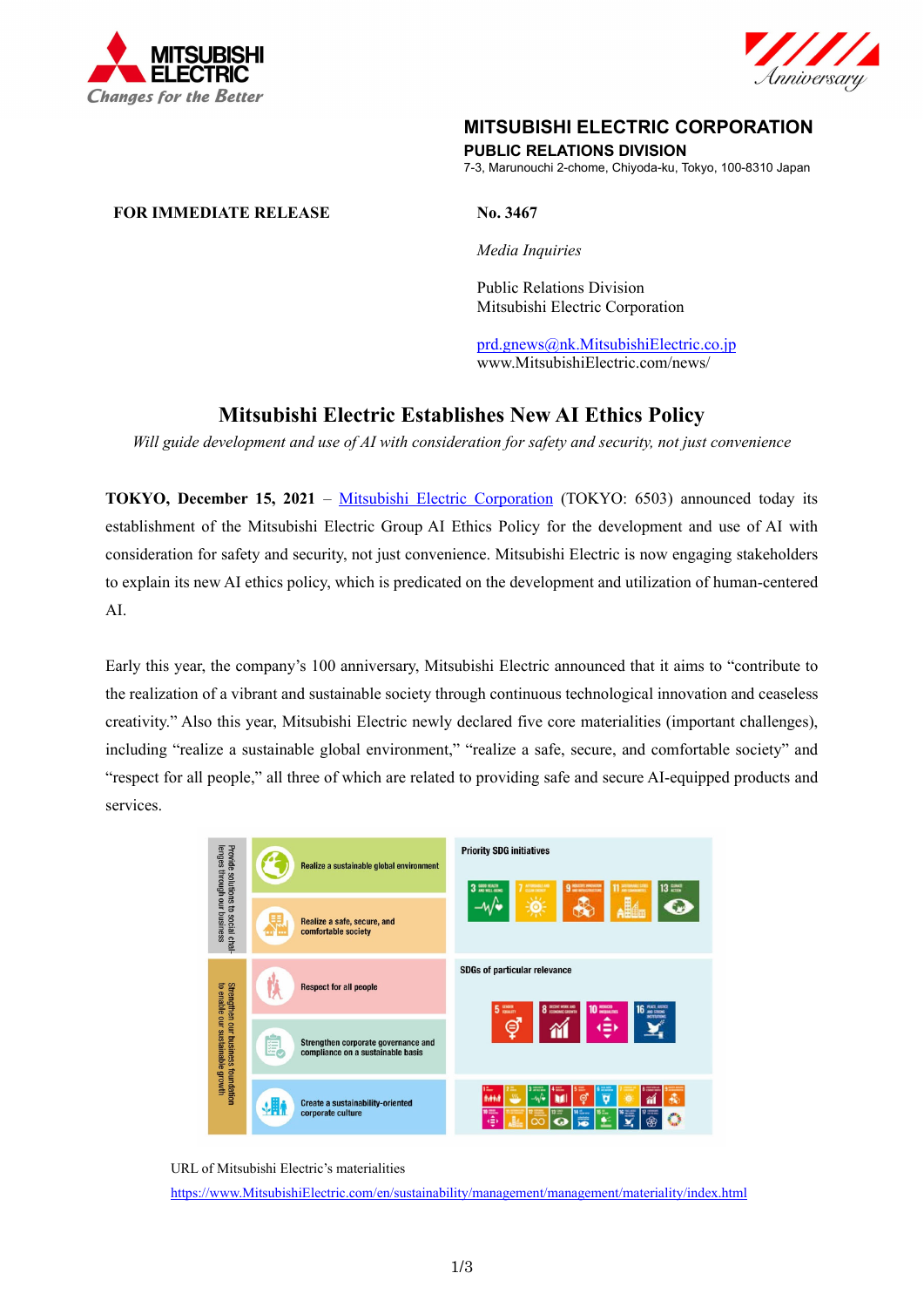In response to the increasing use of AI worldwide, various movements are under way to restrict AI that has been judged to be at high risk of violating human rights, privacy, etc. For example, the OECD has adopted international policy guidelines<sup>1</sup> for AI use and Japan's Cabinet Office has issued its Social Principles of Human-Centric AI.<sup>2</sup> In addition, Japan's Ministry of Internal Affairs and Communication introduced its AI Utilization Guidelines<sup>3</sup> and the Ministry of Economy, Trade and Industry released its Governance Guidelines for Implementation of AI Principles.4

<sup>1</sup>https://www.oecd.org/going-digital/ai/principles/<br>
<sup>2</sup>https://www.cas.go.jp/jp/seisaku/jinkouchinou/pdf/humancentricai.pdf<br>
<sup>3</sup>https://www.soumu.go.jp/menu\_news/s-news/01iicp01\_02000081.html<br>
<sup>4</sup>https://www.meti.go.jp/s

## **Mitsubishi Electric Group AI Ethics Policy**

## **<Preamble>**

The Mitsubishi Electric Group has declared that it will contribute to the realization of a vibrant and sustainable society through continuous technological innovation and ceaseless creativity. In accordance with this, we will contribute to the realization of a sustainable society by solving social issues through technological innovations in AI. Furthermore, the Mitsubishi Electric Group will promote the responsible development and use of AI, taking into account not only convenience, but also safety and security. In addition, this policy will adapt and evolve based on changes in the technology related to AI, social trends, and continuous dialogue with diverse stakeholders. In summary, using this policy as a guide, the Mitsubishi Electric Group will create a brighter tomorrow by contributing to the realization of an AI society that is centered on human beings.

|  | <b>Body content</b> |
|--|---------------------|
|--|---------------------|

| No.            | <b>Item</b>                | Content                                                                 |
|----------------|----------------------------|-------------------------------------------------------------------------|
| $\mathbf{1}$   | Realization of a human-    | The Mitsubishi Electric Group aims to realize a society in which        |
|                | centered AI society        | human dignity is protected by developing and utilizing AI that leads to |
|                |                            | people's happiness and active participation in the society.             |
| $\overline{2}$ | Fair and non-              | The Mitsubishi Electric Group recognizes the possibility that decisions |
|                | discriminatory utilization | may be biased in AI-equipped products and services, but will always     |
|                |                            | strive to treat people fairly and not discriminate in a society where   |
|                |                            | diverse people coexist. In addition, the Mitsubishi Electric Group will |
|                |                            | seek cooperation with the customers and business partners who we        |
|                |                            | provide AI products or services to, so that fairness principles are     |
|                |                            | respected in all applications of AI technology.                         |
| 3              | Ensuring safety and        | The Mitsubishi Electric Group aims to ensure that the lives and         |
|                | security                   | freedoms of people in our society are not threatened by rigorously      |
|                |                            | testing the safety of products and services equipped with AI to ensure  |
|                |                            | that they work as expected. We will also continue to work on security   |
|                |                            | measures such as protecting the AI products and services against        |
|                |                            | unauthorized access by third parties.                                   |
| 4              | Consideration for privacy  | The Mitsubishi Electric Group believes that the appropriate handling    |
|                |                            | of data including personal information is of utmost importance and      |
|                |                            | will work to ensure that the privacy of data associated with AI-        |
|                |                            | equipped products and services is maintained.                           |